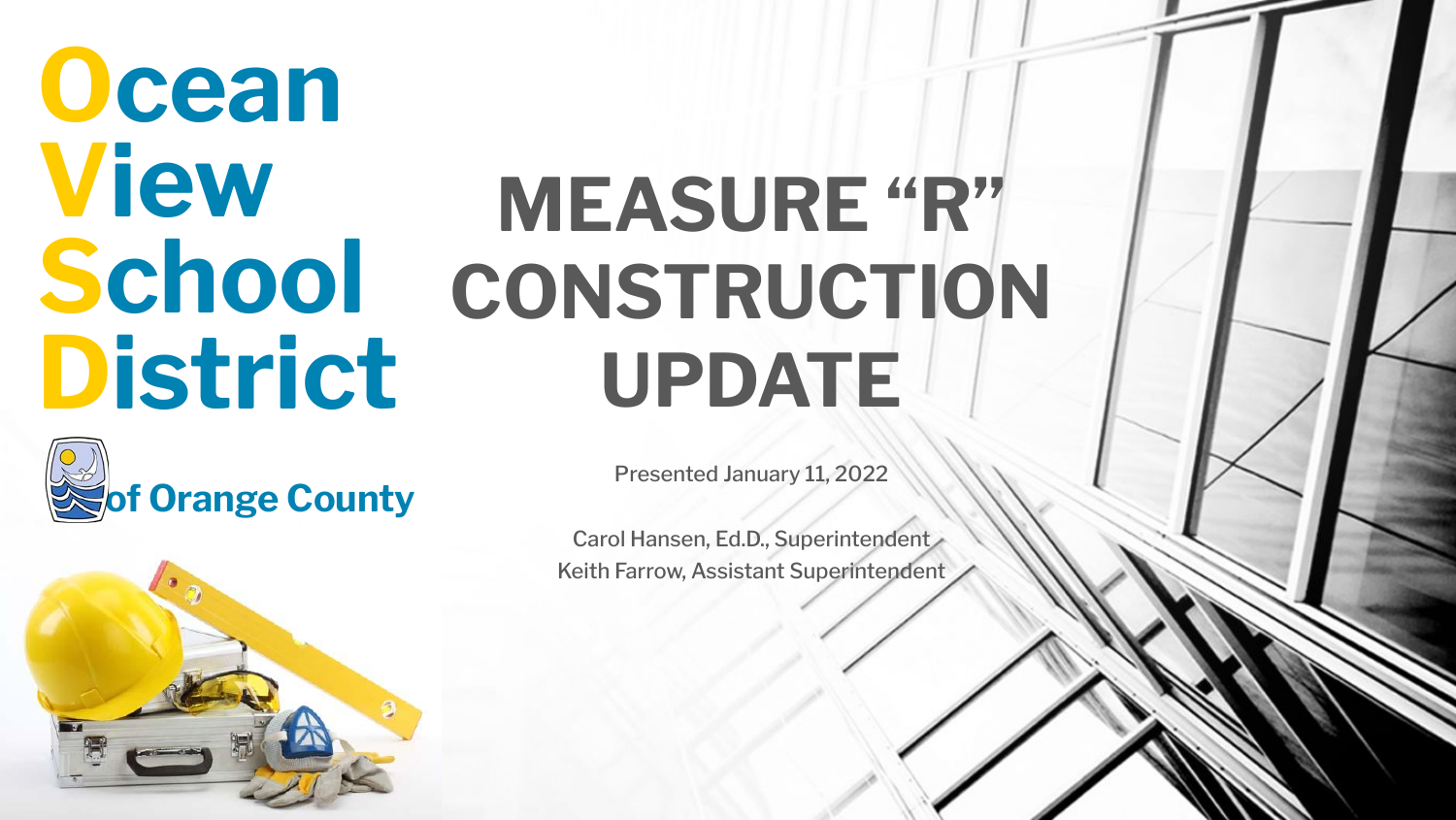



- Bond Financial Review
- School Modernization Schedule Review
- Enrollment Data Update
- Next Steps and Board Direction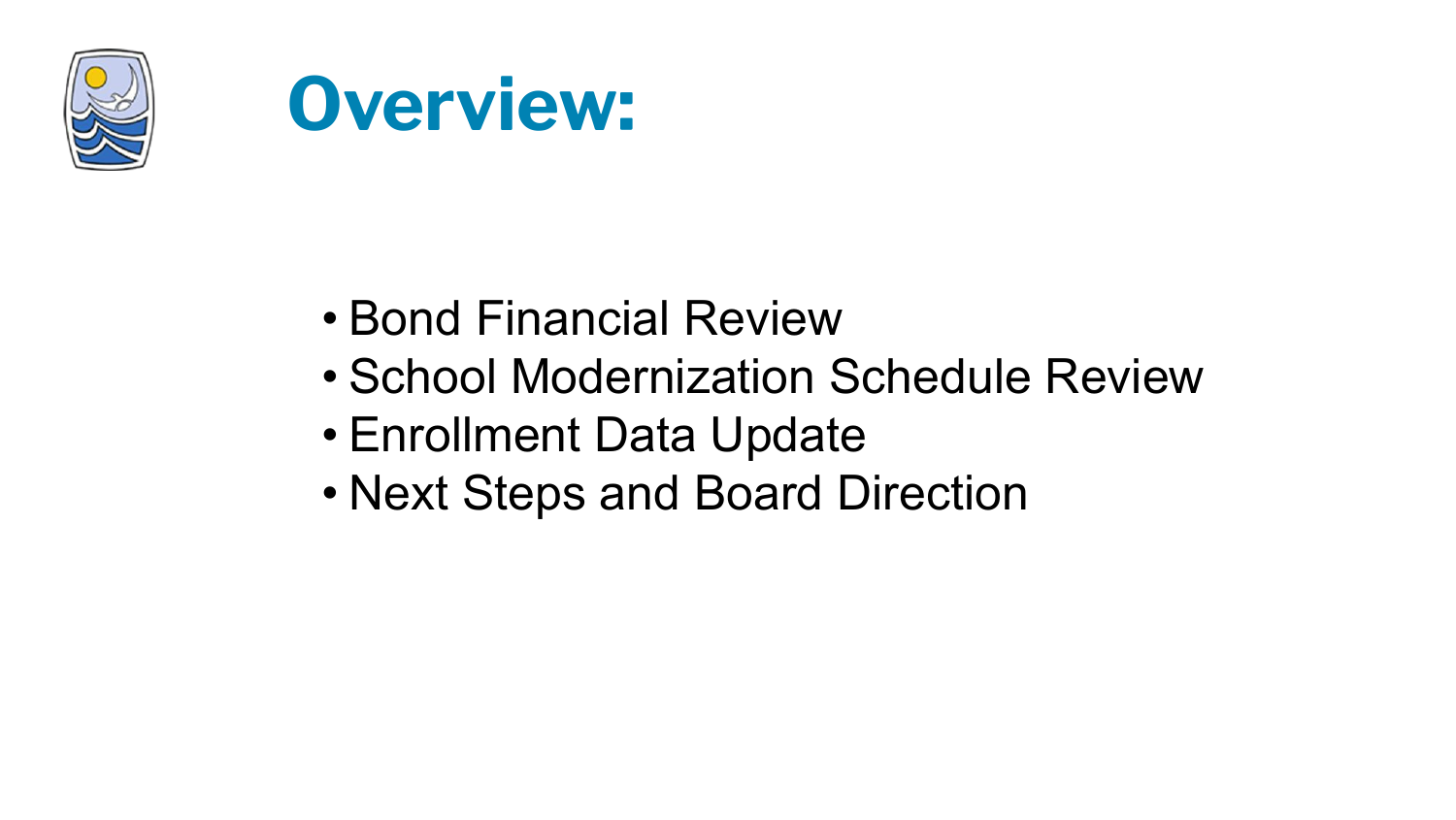

# **Review: Financial Update**

| <b>Revenue</b>       | <b>Amount</b> |
|----------------------|---------------|
| Series A             | \$45,000,000  |
| Series B             | \$42,000,000  |
| Series C             | \$55,000,000  |
| Series D (unsold)    | \$27,000,000  |
| Subtotal             | \$169,000,000 |
| Interest             | \$2,147,436   |
| <b>Total Revenue</b> | \$171,147,436 |

| <b>Site</b>            | <b>Project Costs</b> |
|------------------------|----------------------|
| Circle View            | \$606,664            |
| College View           | \$19,599,680         |
| District Wide          | \$3,671,521          |
| Golden View            | \$474,093            |
| <b>Harbour View</b>    | \$633,347            |
| <b>Hope View</b>       | \$716,198            |
| Lake View              | \$492,445            |
| Mesa View              | \$511,437            |
| Marine View            | \$27,914,727         |
| Oak View               | \$2,692,002          |
| <b>Pleasant View</b>   | \$160,172            |
| <b>Spring View</b>     | \$217,264            |
| Sun View               | \$5,486,499          |
| <b>Village View</b>    | \$355,429            |
| Vista View (estimated) | \$29,000,000         |
| Westmont               | \$17,867,861         |
| Subtotal               | \$110,399,341        |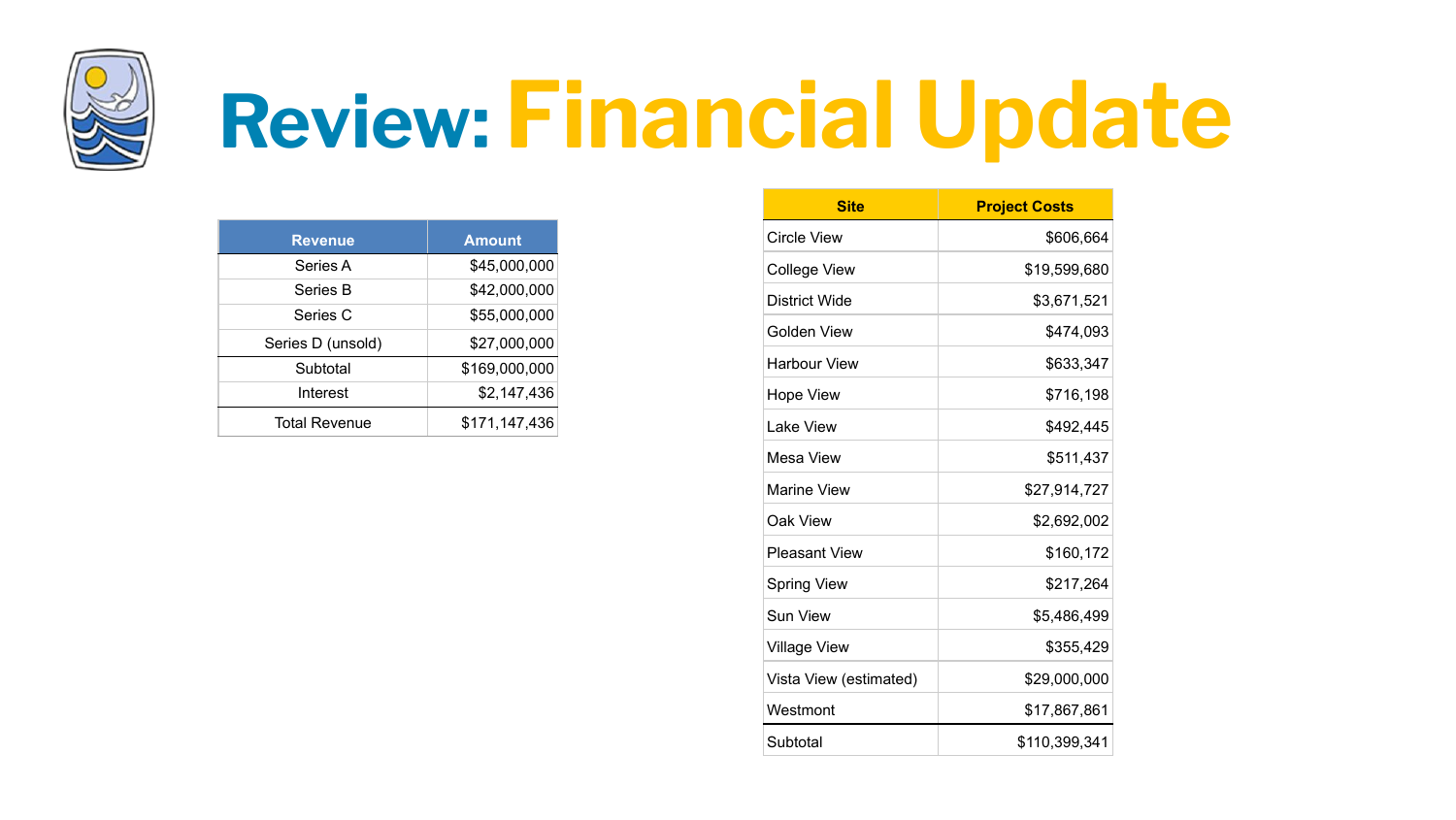

# **Review: Financial Update**

| <b>Funds Available for Future Projects</b> | \$34,748,095       |
|--------------------------------------------|--------------------|
| <b>Star View Estimated Cost</b>            | ( \$26,000,000)    |
| <b>Project Expenditures/Obligations</b>    | ( \$110, 399, 341) |
| <b>Measure R Revenues</b>                  | \$171,147,436      |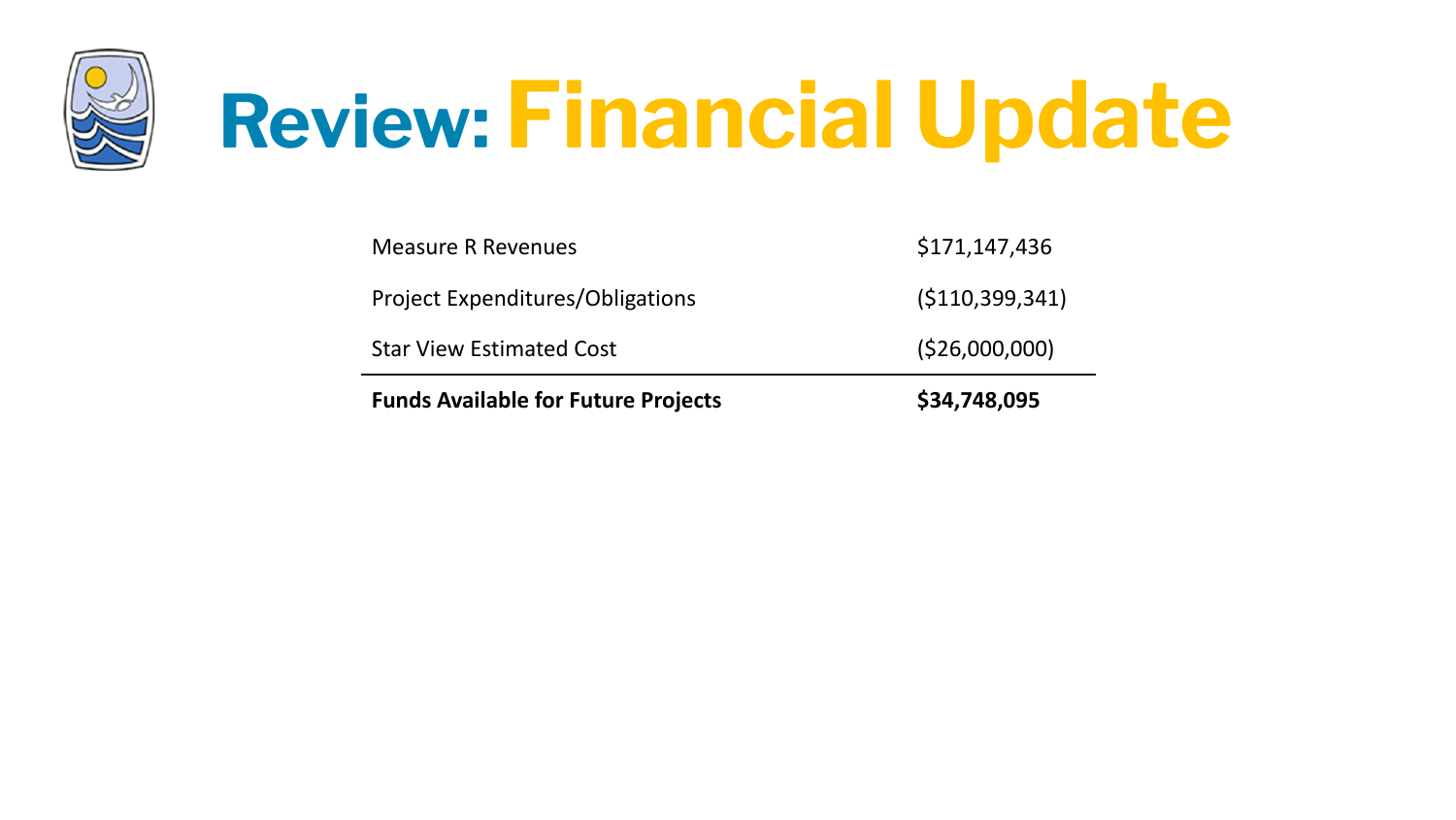

### **Review: School Sites**

| <b>Elementary School Site</b> | <b>Status</b>           |
|-------------------------------|-------------------------|
| Circle                        |                         |
| College                       | Modernized 2020         |
| Golden                        |                         |
| Harbour                       | Modernized 2019         |
| Hope                          | Modernized 2016         |
| Lake                          | Modernized 2016         |
| Oak                           | Modernized 2016         |
| <b>Star</b>                   | <b>Modernizing 2023</b> |
| Village                       |                         |
| Westmont                      | Modernized 2019         |

| <b>Middle School Site</b> | <b>Status</b>    |
|---------------------------|------------------|
| <b>Marine</b>             | Modernized 2021  |
| Mesa                      |                  |
| Spring                    |                  |
| Vista                     | Modernizing 2022 |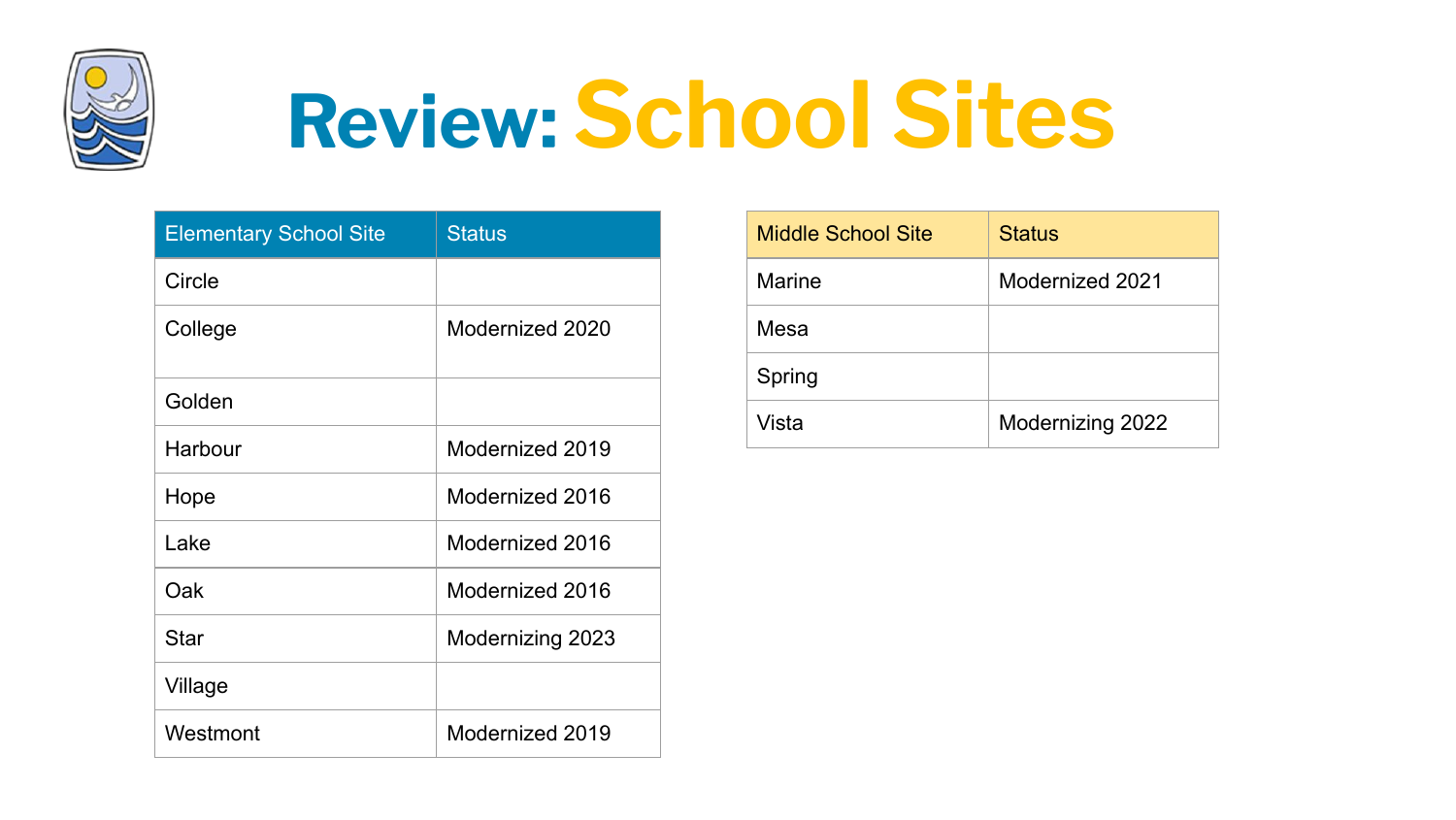

#### **Review: Elementary Enrollment**

|               | <b>CALPADS</b><br>2015-16 | <b>CALPADS</b><br>2020-21 | <b>CALPADS</b><br>Unofficial<br>2021-22 |
|---------------|---------------------------|---------------------------|-----------------------------------------|
| <b>Circle</b> | 677                       | 668                       | 607                                     |
| College       | 438                       | 322                       | 299                                     |
| Golden        | 478                       | 327                       | 316                                     |
| Harbour       | 774                       | 633                       | 609                                     |
| Hope          | 625                       | 574                       | 548                                     |
| Lake          | 246                       | 405                       | 383                                     |
| Oak           | 668                       | 573                       | 545                                     |
| <b>Star</b>   | 571                       | 411                       | 389                                     |
| Village       | 553                       | 405                       | 356                                     |
| Westmont      | 342                       | 371                       | 373                                     |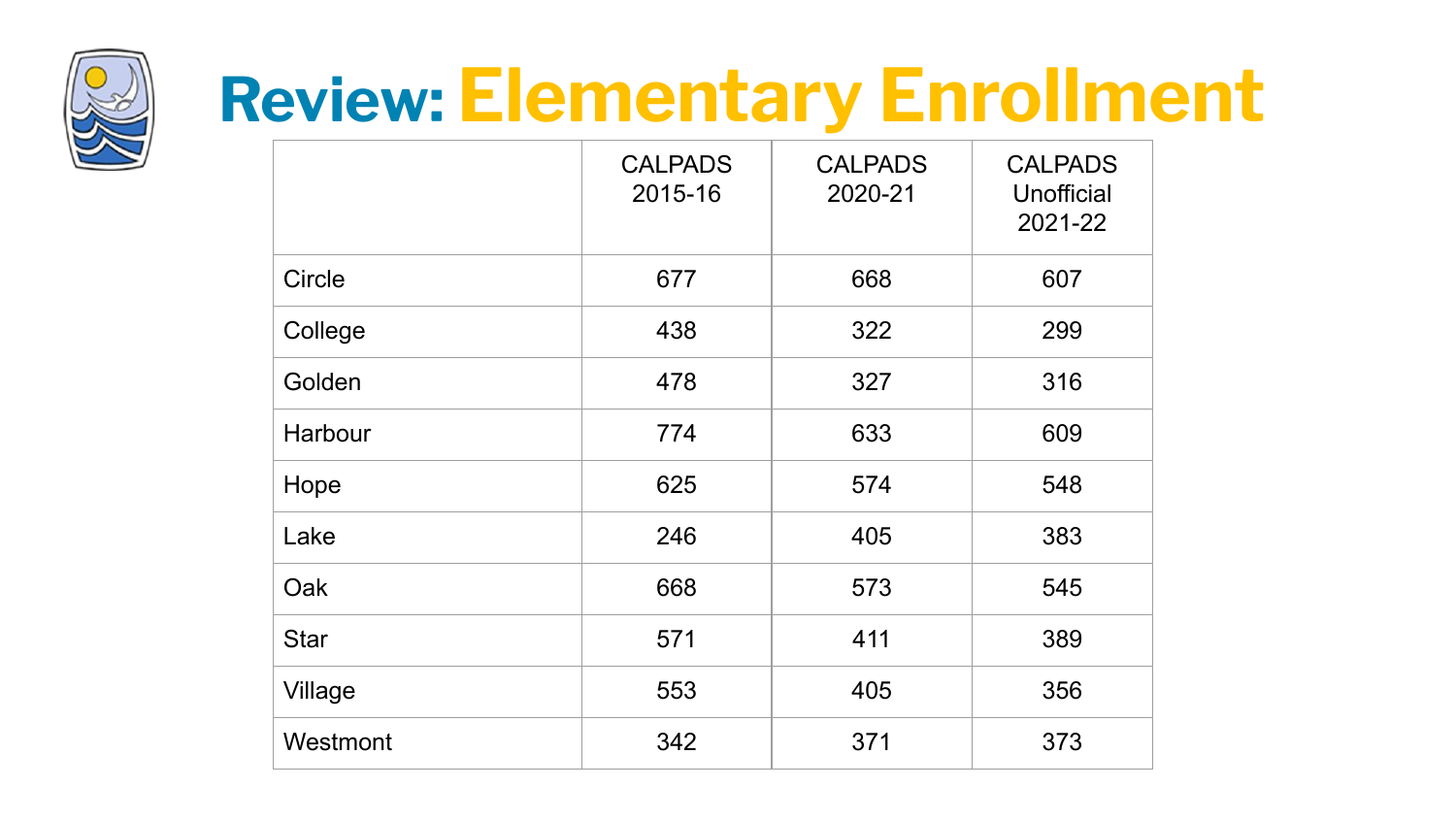

#### **Review: Middle School Enrollment**

|               | <b>CALPADS</b><br>2015-16 | <b>CALPADS</b><br>2020-21 | <b>CALPADS</b><br>Unofficial<br>2021-22 |
|---------------|---------------------------|---------------------------|-----------------------------------------|
| <b>Marine</b> | 796                       | 610                       | 575                                     |
| Mesa          | 821                       | 852                       | 827                                     |
| Spring        | 786                       | 649                       | 593                                     |
| Vista         | 667                       | 532                       | 517                                     |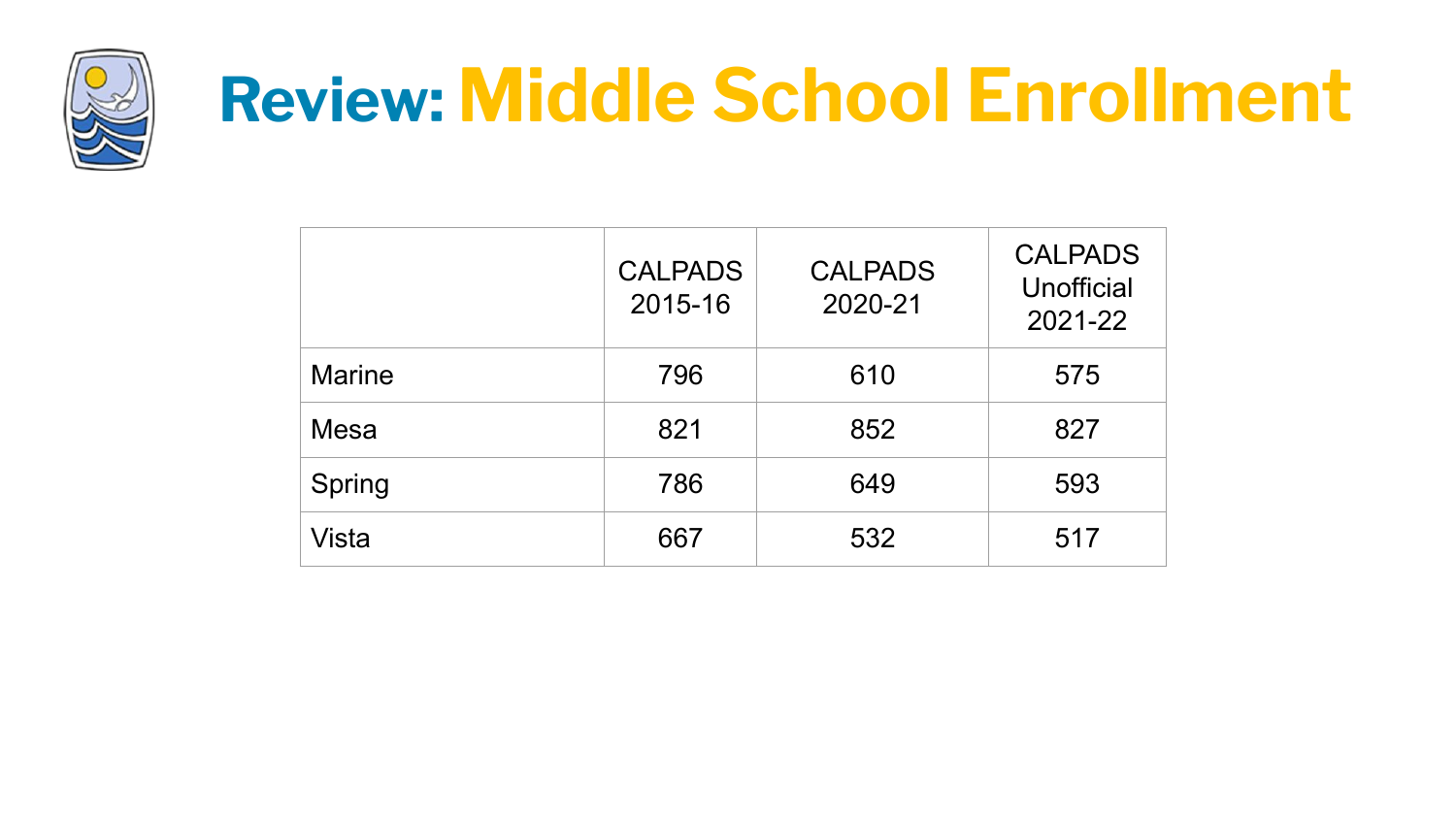

#### **Review: Enrollment Un-modernized School Sites**

| <b>Elementary School Sites</b> | <b>CALPADS</b><br>2015-16 | <b>CALPADS</b><br>2020-21 | <b>CALPADS</b><br>Unofficial<br>2021-22 |
|--------------------------------|---------------------------|---------------------------|-----------------------------------------|
| Circle                         | 677                       | 668                       | 607                                     |
| Golden                         | 478                       | 327                       | 316                                     |
| Village                        | 553                       | 405                       | 356                                     |
| <b>Middle School Sites</b>     |                           |                           |                                         |
| <b>Mesa</b>                    | 821                       | 852                       | 827                                     |
| Spring                         | 786                       | 649                       | 593                                     |